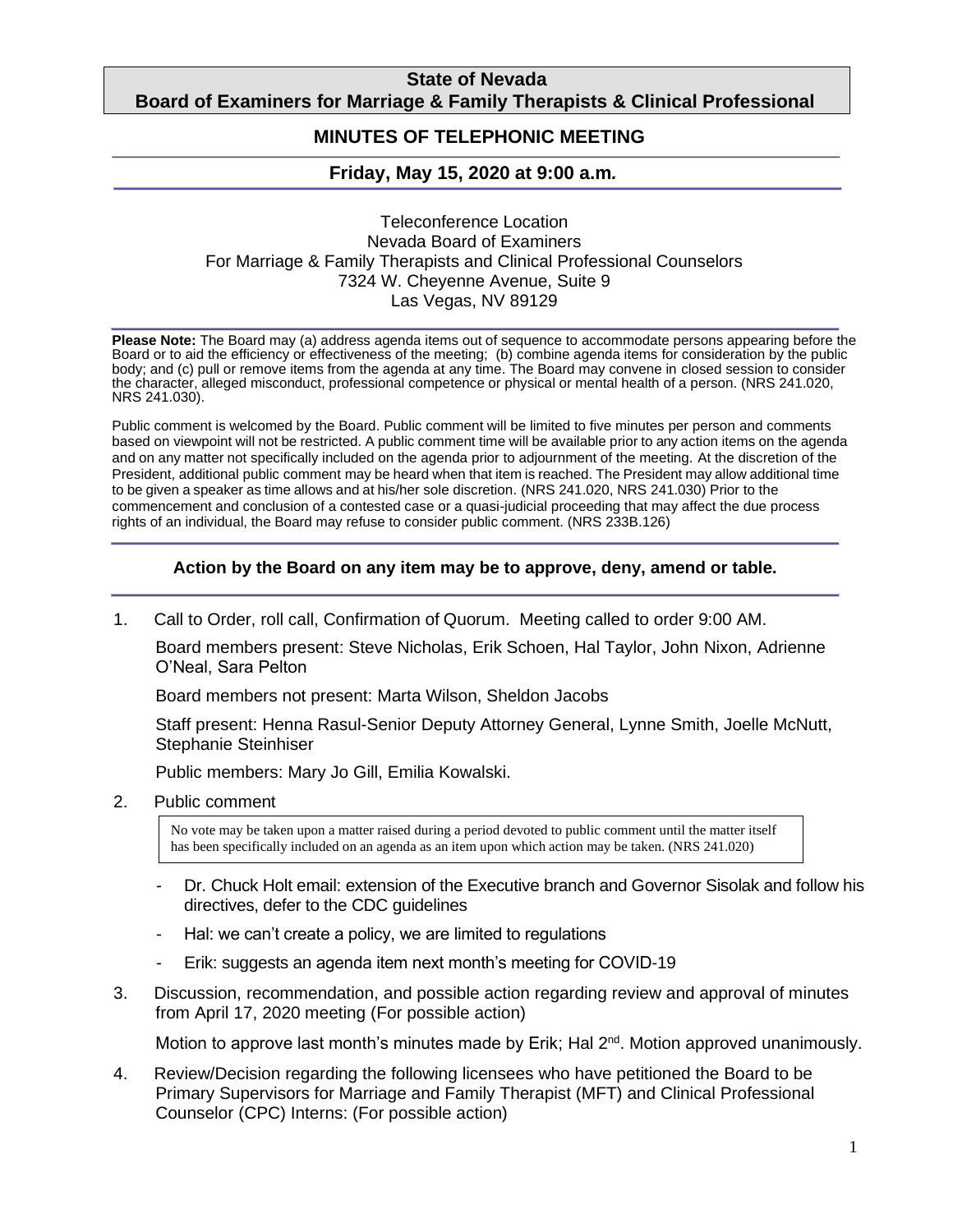| <b>Supervision Applicant</b> | <b>AAMFT Approved</b><br>Supervisor/Supervisor<br><b>Candidate or CCE</b><br><b>Approved Certificate/</b><br><b>Supervisor Course</b> | <b>Transcript of 45-</b><br>hour<br>Graduate-level<br><b>Supervision Course</b> | <b>Mentor Signature of</b><br><b>Supervisory</b><br><b>Experience</b> | <b>Mentor Contract</b> |
|------------------------------|---------------------------------------------------------------------------------------------------------------------------------------|---------------------------------------------------------------------------------|-----------------------------------------------------------------------|------------------------|
| <b>Anabelle Bugatti</b>      | Yes                                                                                                                                   | N/A                                                                             | Yes                                                                   | N/A                    |
| <b>Mark Brana</b>            | Yes                                                                                                                                   | N/A                                                                             | Yes                                                                   | Yes                    |

- Motion to approve Dr. Bugatti made by Adrienne; John 2<sup>nd</sup>. Motion approved unanimously.
- Mark Brana: table this pending his updated ACS status information.
- 5. Discussion and Possible Action regarding Mary Jo Gill's Petition to Appear before the Board to reconsider its September 11, 2019 Order and Decision (For discussion/possible action)
	- Hal is recused
	- Mary Jo claims that she never received notification
	- Mary Jo: I never received the petition; I know that I own the business, but I was never personally found guilty of anything
	- Henna: can you provide the evidence to her?
	- Lynne: yes, I will send her the appropriate documents.

Item tabled until next month's meeting.

- 6. Lynne Smith petitions the board to approve the BOE Budget through FYE 6-30-2021 (For discussion/possible action)
	- Lynne: Exhibits sent with the YTD budget and actual expenses as well as the budget through 2021. I am proposing that we maintain a \$50,000 reserve since due to the increase in fees we are able to establish this reserve for the first time.
	- Erik: the level of detail is the best I've seen in 12 years; you've put together a robust budget. It provides so much guidance in so many ways. I am thankful that we have this. We need to have the funds allocated through the next renewal period and this budget provides that.
	- Motion to approve made by Hal; John 2<sup>nd</sup>. Motion to approve unanimously.
- 7. Lynne Smith petitions the board to approve either a 3-year or 5-year contract with Certemy for the online licensing solution (For discussion/possible action)
	- Steve: it seems amazing!
	- John: this would be an all-inclusive website?
	- Lynne: yes, this includes online applications, online renewals, and tracking CEUs. They are developing a complaints module currently
	- Hal: Is there a way to get out of the contract if we need to?
	- Lynne: yes, if necessary, and we own the data
	- Joelle: what I really liked about the Certemy system was the ability of interns to enter their hours in the system and then send a request to the supervisors for approval. Also, the CEU module allows for a library of acceptable CEUs. It's a one-stop shop. It also allows for making notes in the licensee's record regarding communications and actions taken.
	- Lynne: we hope to be operational with online applications within the next 60 days. The